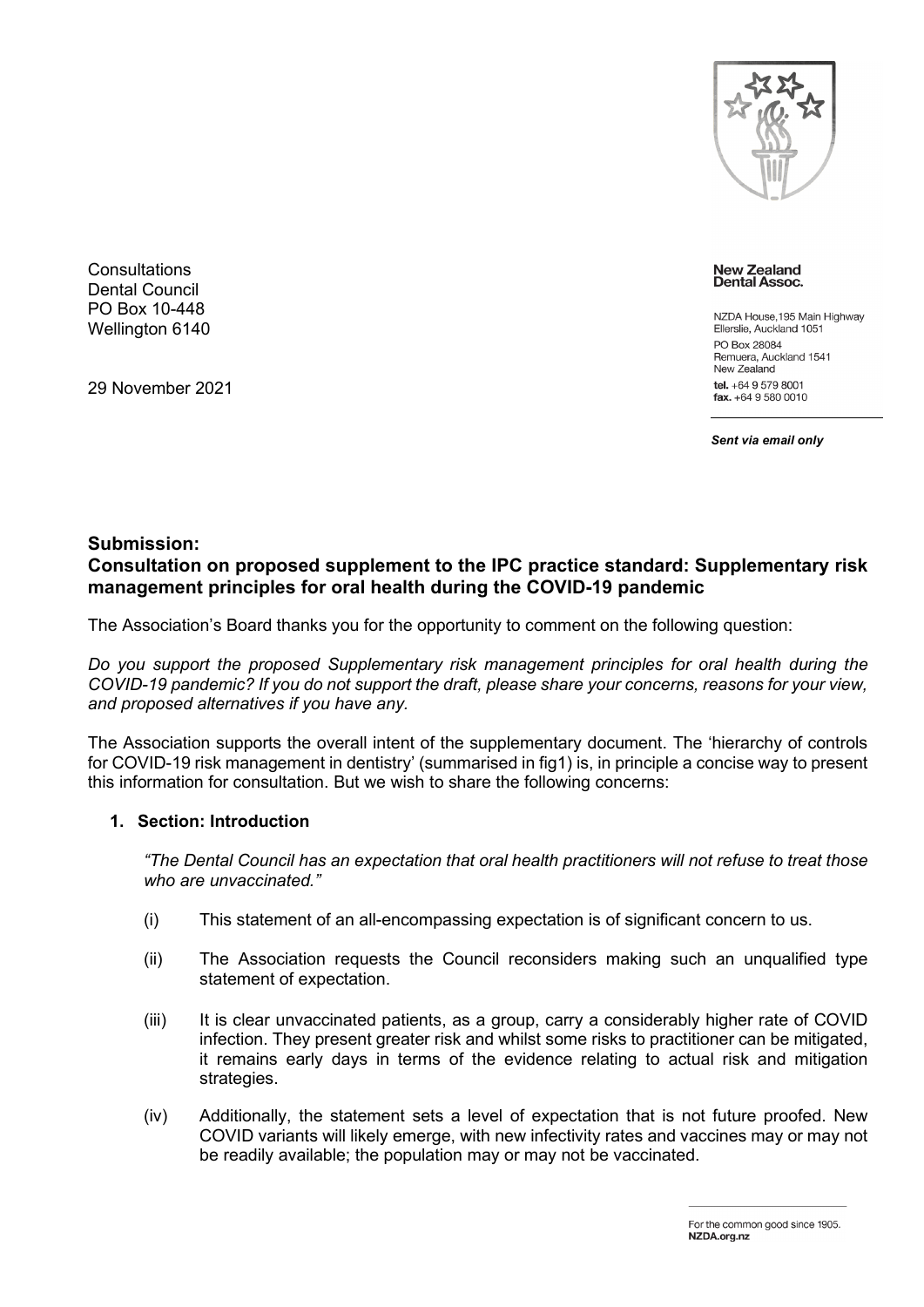- (v) Mostly though, in the context of today, the statement made gives no consideration to individual practitioners who personally have (or who have staff or family, who have) a higher susceptibility to COVID and / or to the likelihood of more serious outcomes from contracting COVID.
- (vi) The Association recommends amending this statement to better indicate the likely future ongoing changing nature of expectations and to better consider any practitioners who either themselves are immunocompromised or have family/staff who are.
- (vii) We request the Council amend the statement to read:

*"At this time, the Dental Council has an expectation that oral health practitioners will consider all the risk factors prior to accepting or declining to treat unvaccinated patients. Practitioners are to follow all recommendations made within this Supplement to the Infection Prevention and Control Practice Standard''.*

*Or*

*"The Dental Council has an expectation that oral health practitioners will consider all the relevant risk factors in the management of patients during the Covid pandemic. Following risk assessment, appropriate management may include referral of the patient or deferral of treatment. Practitioners are to follow all recommendations made within this Supplement to the Infection Prevention and Control Practice Standard''.*

(viii) The Association also notes the Ministry of Health has very recently stated: *'Individuals cannot be refused access to health care. Restrictions to access to health care must be informed by a risk assessment, and the onus is upon the provider to justify that the risks are sufficiently high to support those restrictions' 2.*

## **2. Statement page 2**

*"As with every health care interaction, practitioners need to assess the risk to their own safety and that of their staff and implement appropriate evidence-based measures commensurate with the level of that risk."*

- (i) The Association agrees with this statement and this statement reinforces the points we have raised earlier. (Section 1 of this submission)
- (ii) Council is presenting to practitioners a supplement to a mandatory standard and outlining the need for practitioners to base their actions on evidence-based measures. This proposed supplement relates to matters that carry hugely significant risks to practitioners and to their patients; risks that have considerable possible consequences. There are some 'acknowledgements' listed at the conclusion of the supplement to the standard.
- (iii) The Association and its practitioner members expect and request that a comprehensive evidence based, referenced document should be provided. Please append to this Standard the references to all the evidence base that was considered by Council and those writing the supplement to the IPC practice standard. Doing so will better allow practitioners to assess risk and thereby meet and or understand the requirements of the proposed document. Furthermore, the Association requests that Council maintains a comprehensive online and current resource of evidence that it uses in making determinations on suitability of care.
- (iv) With regards to measures commensurate with the level of risk, such measures may include deferring and / or declining to provide care and referring non-vaccinated patients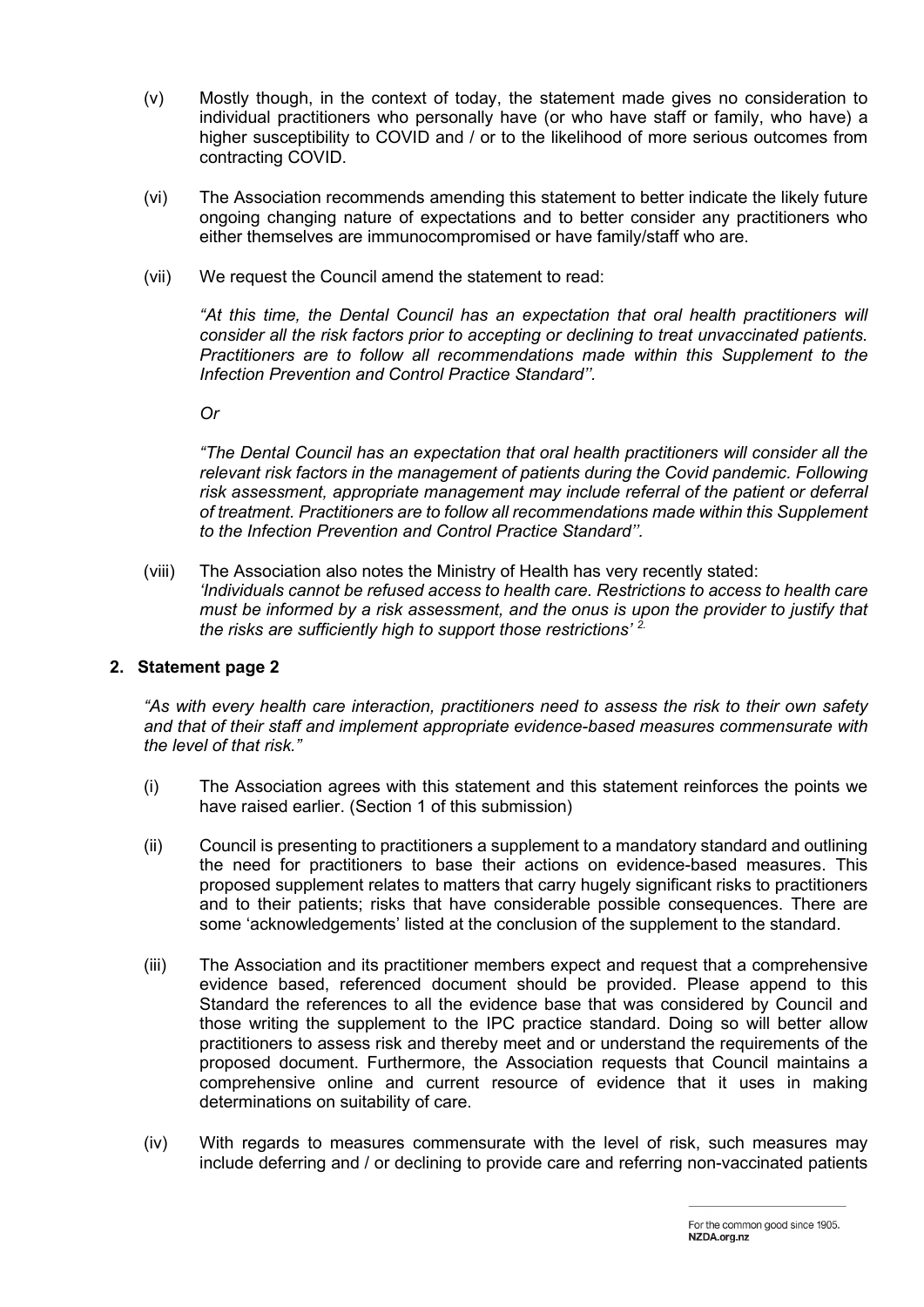elsewhere. If so, then (as per point 1 above), that needs to be clearly expressed in this document.

(v) For completeness, in the event of practitioner's own risk assessment leading to the declination of treatment to an unvaccinated patient, there should be a section in this regarding referral of patients/ ensuring patients access care elsewhere.

### **3. Section: Planning using infection control measures**

"Figure 1: Application of the hierarchy of controls for COVID-19 risk management in dentistry".

- (i) There is no direct connection between the hierarchy cascade (fig1) and any consideration of the following as control measures that collectively assist to reduce the risk of COVID-19 transmission.
	- the urgent or non-urgent nature of proposed or required treatment.
	- deferring and /or declining treatment.

In our view this is a deficit in the proposed supplement and the Association requests more clarification be provided with the document.

(ii) While there is emerging international evidence that comparative to general airborne means of transmission, too great an emphasis may have been placed on the importance of AGP's in the transmission of SAR-CoV-2. <sup>1</sup> The Association believes that in this document the Council is inferring all patient interactions should be treated in a manner that does not differentiate between those that are AGP's and those that are not. The Association supports that view at this time and the emphasis being on the actual patient risk factors as described in Fig 3.

#### **4. Section**: **Screening**

*"Patients present an unknown risk until respiratory and epidemiological risk factors have been assessed. A patient's risk may be reduced depending on:*

- *lack of symptoms*
- *their vaccination status*
- *or a negative COVID-19 test result within 72 hrs of their appointment, without symptoms."*
- (i) The patient's overall risk must also include the intended treatment (i.e whether deferred treatment is a possibility) and only once that is clearly identified, can the overall risk be fully assessed.
- (ii) The second bullet point alludes to the fact that vaccination status DOES alter the level of risk. The Association recommends, as per either option given in Section 1 (vii) of this submission.
- (iii) With regards to obtaining a negative COVID-19 test, the Association recommends dropping the time frame to 48 hours and asks why the Council have not specified the test to be a PCR test?
- (iv) The Association also wishes that Council would distinguish between PCR and Saliva Testing / Rapid Antigen Testing given that the accuracy of the latter two is reportedly inferior to the former.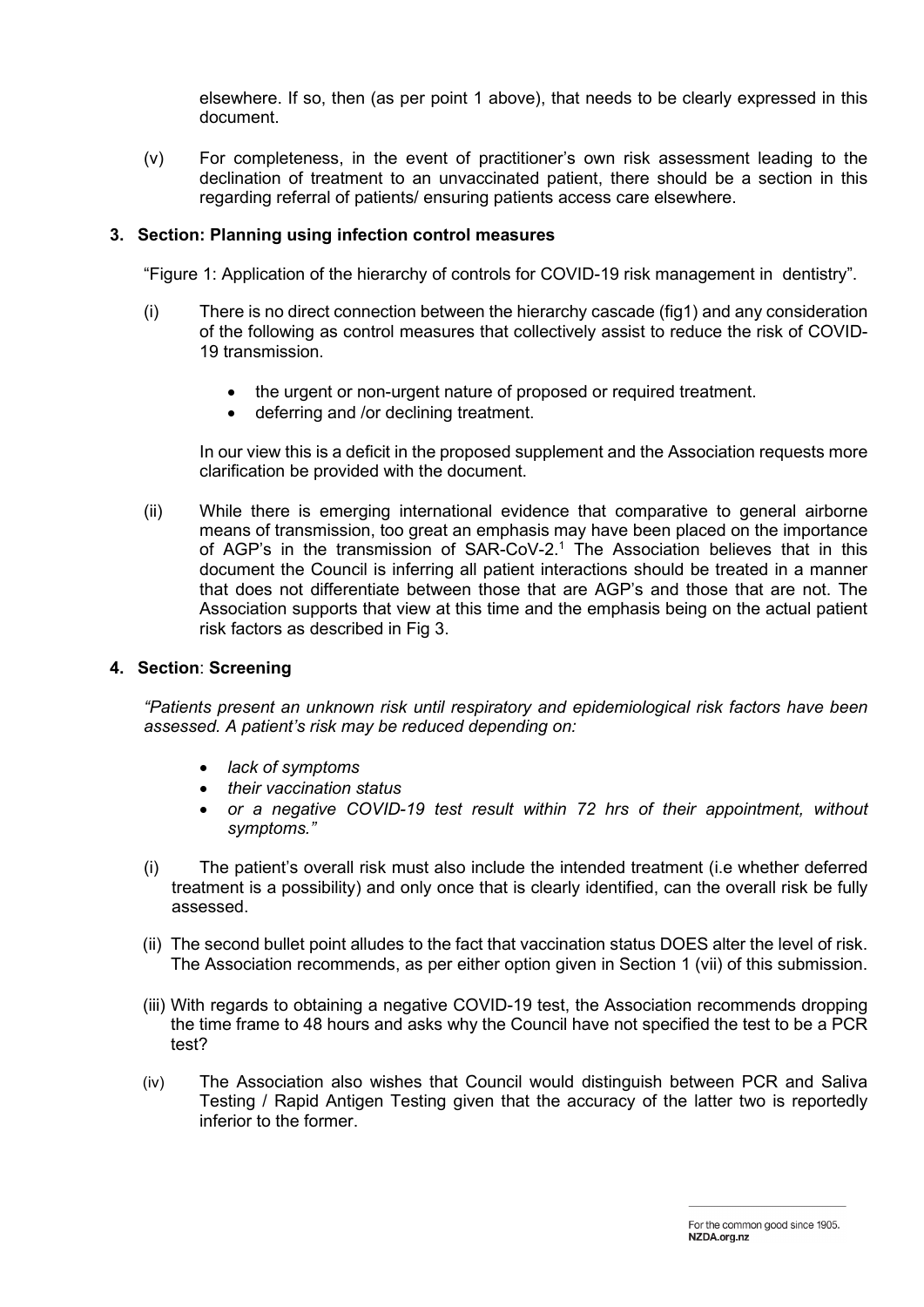## "*Figure 2: Patient screening for COVID-19"*

- (v) Symptomatic or asymptomatic, non-vaccinated patients will eventually incur higher fees to compensate practices for the extra PPE, cleaning and room stand down. This is a supplement to a standard, (not the actual standard). It is a public document, readily accessible and accessed by the public and media. There is considerable interest from the public with regards to the provision of safe and affordable care.
- (vi) Would Council be agreeable to including, within this document, an acknowledgement that the actions now required to keep patients and practitioners safe will likely incur additional costs.

## **5. Section: Facilities**

*"Follow a 2-step cleaning and disinfecting process for moderate and high-risk patients."*

(i) The Association recommends Council provide more clarity as to what a 2-step cleaning and disinfecting process entails.

## **6. Section: Stand down time**

*"Stand down time is required for only high and moderate risk patients"*

(i) Compliance with this requirement has resulted in a significant reduction in clinical output, productivity, and income for dental practice. Would Council be agreeable to including, within this document, an indication that the actions now required to keep patients and practitioners safe will likely incur additional costs.

*"For moderate and high-risk patients:*

- *Wait at least 10 minutes after the patient has left the room before following a 2-step cleaning and disinfecting process. Figure 3 illustrates the stand down requirements."*
- (ii) The Association requests the source of the "10 minutes" recommendation in the literature.

## **7. Section: Patient management**

*"Offer the support person a medical mask instead of their own mask/face covering."*

(i) The Association requests that Council issue a statement of support for clinics who struggle to achieve compliance from support people refusing to wear a mask or have an exemption (especially if they screen as high risk or are accompanying a child under the age of sixteen and are required for consenting to treatment).

## **8. Section: Team management**

*"Screen staff daily for symptoms of COVID-19."*

(i) Do practices need to maintain a record of this for auditing purposes?

## **9. Section**: *"Figure 3: Patient management, room, PPE and stand down time requirements"*

*"Patient has no known clinical or COVID-19 epidemiological risk factors, but there is no evidence that the patient is fully vaccinated"*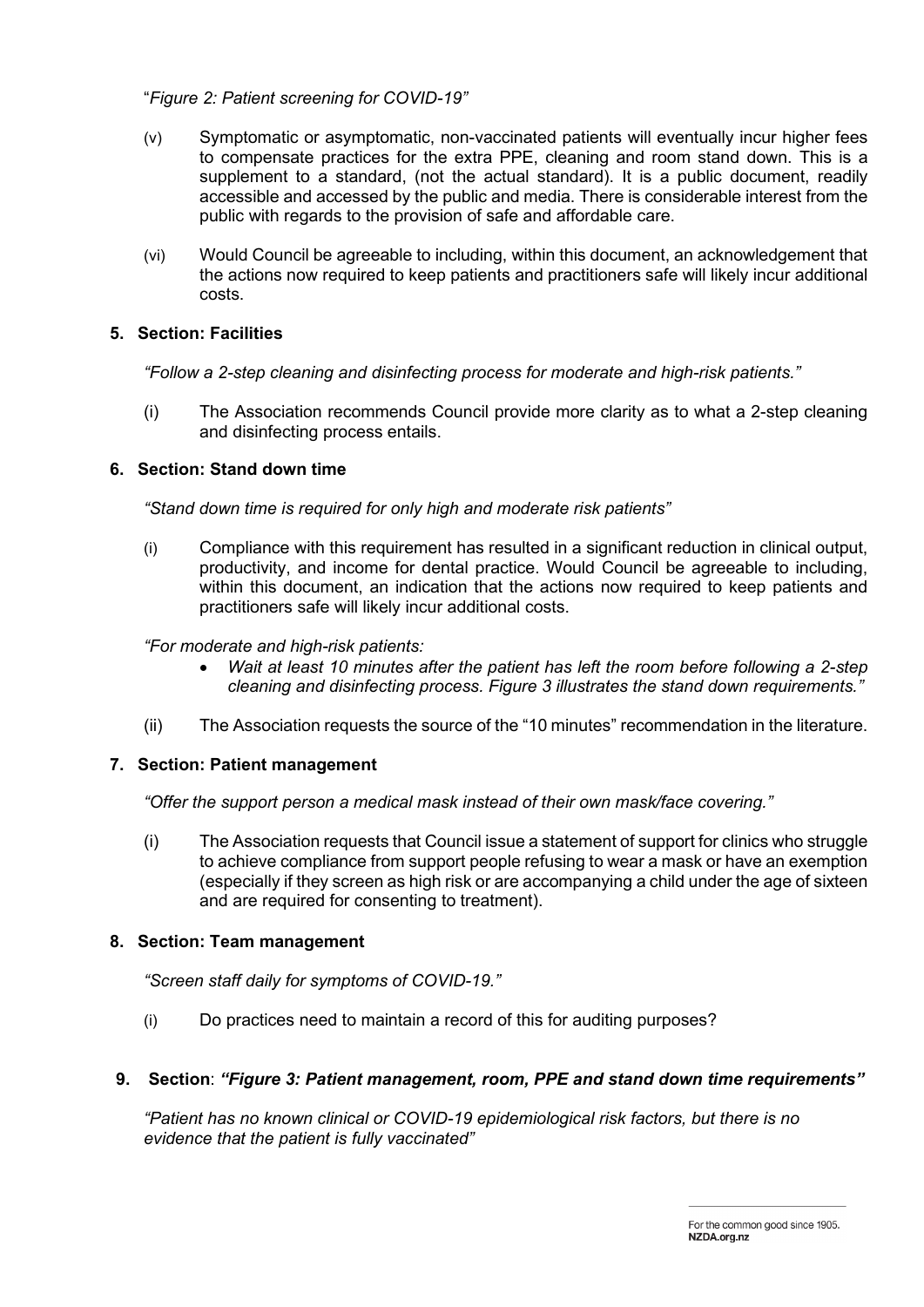(ii) What will the term 'fully-vaccinated' mean with the imminent arrival of booster doses of the vaccine?

*"This means the outer protective clothing you normally wear (gown, scrubs, tunics etc.) It can be short sleeve or long sleeve. When long sleeve, change between patients. When short sleeve, change between patients OR alternatively wear a plastic apron over it and change the apron between patients…"*

- (iii) When dentists are required to discard plastic aprons between every low-risk or medium risk patient, amounting to two plastic aprons, (essentially regardless of their risk profile or the procedure being undertaken) for every patient who is treated across the entire country:
	- a. can Council claim that environmental concerns have been adequately accounted for and where is the evidence that doing so is going to reduce cross infection?
	- b. could the references related to this be provided please?
	- c. could the need to use plastic aprons be removed from being a standard requirement for low-risk patients?
- (iv) Stand down time.

The requirement for a stand-down period for all of the moderate risk patients will impact heavily on the delivery of services, especially in 'single room' (the vast majority) of clinical environments. It is notable that this requirement is specifically excluded from multi-chair clinics on the basis of 'barriers to access care'. This seems inconsistent the room stand-down requirements as stipulated in the references used (UK Public Health Guidance and the SDCEP)

## **10. For patients confirmed to be infected**:

- *an Airborne Infection Isolation Room (AIIR) is preferred If not available, treat the patient in a single room, well ventilated, door closed and not positively pressured"*
- (i) For clinics unable to fulfil these requirements, will this constitute a legitimate reason to turn patients away without fear of repercussions?

# **11. Footnote 6**,

"*Disposable respirators can be used during a session, up to 4 hours – and must be changed when visibly dirty, damaged, or wet."*

- (i) Can Council elaborate if that means for the same patient or on different patients over the course of four hours?
- (ii) And if on different patients, what procedures are acceptable during this time frame?

## **12. Section**: **Multi chair clinics**

## *"support people are low risk."*

(i) This will be an issue for parents and support people who are non-vaccinated. Can Council verify whether or not this will be grounds for refusing to treat the patient?

## *"stand down times do not apply."*

(ii) While this is welcome news for multi-chair clinics, where is the scientific evidence for this guidance and what difference do these clinics constitute to others who must abide by stand down periods?